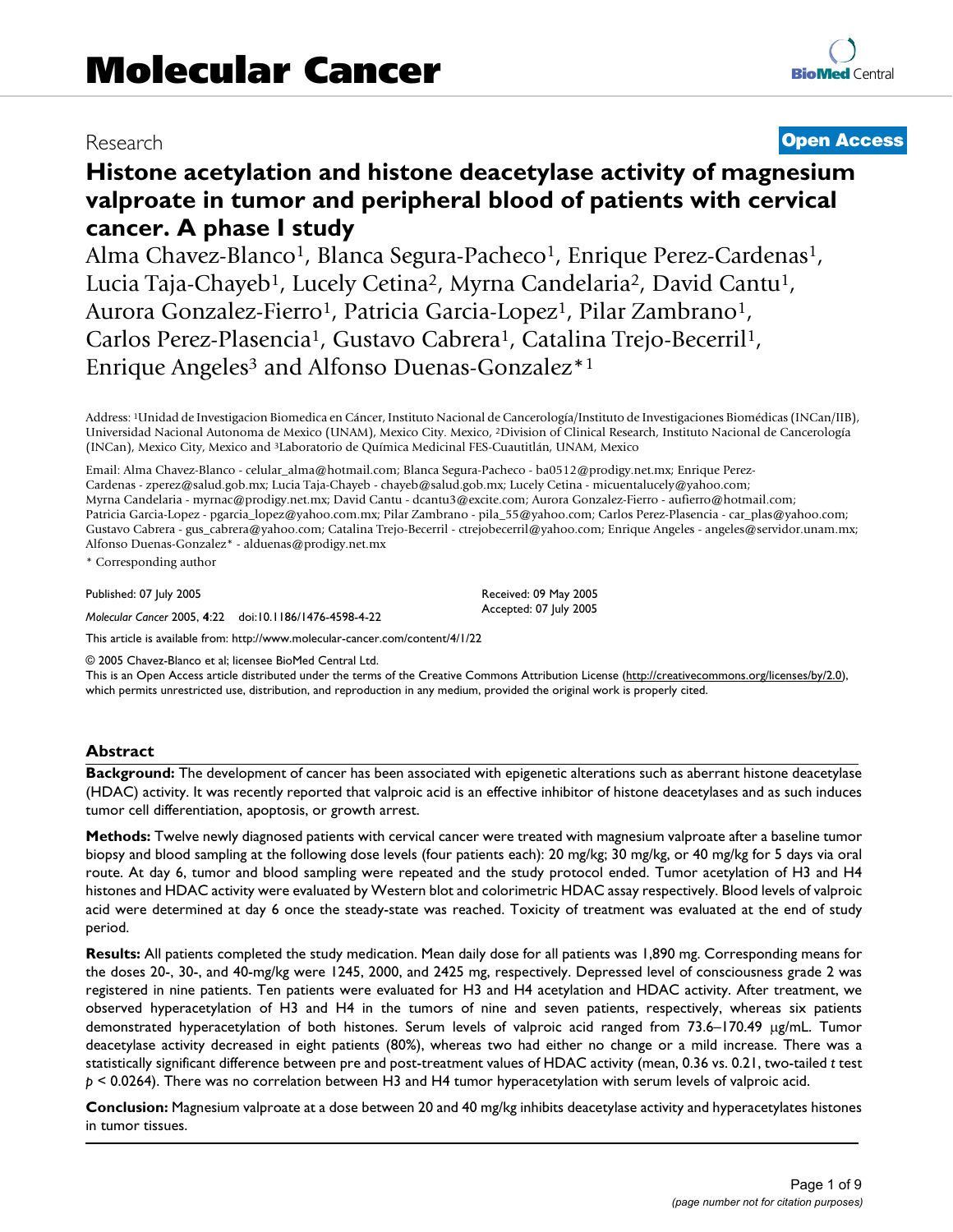## **Background**

The development of cancer has been associated with epigenetic alterations such as deregulation of DNA methylation and aberrant histone deacetylase (HDAC) activity [1]. These epigenetic phenomena co-participate in regulation of gene transcription: for instance, histone deacetylases which deacetylate histone core tails are recruited by DNA methyltransferases and methyl-binding proteins, which in turn lead to tighter chromatin packaging, reducing access of transcriptional factors to DNA [2,3].

HDACs are seen as a potential target for cancer treatment. HDAC inhibition has been reported to induce tumor cell differentiation, apoptosis, or growth arrest, depending on the experimental system [4-7]. Previous studies have shown that histone acetylation can increase the efficiency of several anticancer drugs targeting the DNA [8-11]; studies also shown that HDAC activity inhibitors enhance *in vitro* sensitivity of tumor cells to radiation [12-14]. However, a significant impediment in targeting HDAC has been lack of a clinically applicable HDAC inhibitor.

Valproic acid, an 8-carbon, branched-chained fatty acid, is a well-known and effective antiepileptic drug [15]. Its pharmacologic effects involve a variety of mechanisms including increased gamma-amino butyric acid (GABA) ergic transmission, reduced release and/or effects of excitatory amino acids, blockade of voltage-gated sodium channels, and modulation of dopaminergic and serotoninergic transmission [16]. Because of its effectiveness, good tolerability, and oral bioavailability, valproic acid is widely used as a chronic anti-convulsant therapy.

It was recently reported that valproic acid is an effective inhibitor of histone deacetylases at concentrations well within the therapeutic range used for epilepsy. As such, valproic acid relieves repression of transcription factors that recruit histone deacetylases and activates transcription from diverse promoters. Valproic acid causes hyperacetylation of the N-terminal tails of histones H3 and H4 *in vitro* and *in vivo*. It inhibits HDAC activity, most probably by binding to the catalytic center and thereby blocking substrate access [17,18].

In contrast to other HDAC inhibitors, valproic acid has a good tolerability and safety profile as demonstrated by 35 years of use as a chronic therapy for epileptic disorders. It has a serum half-life of 9–18 h and is administered orally [15,16]; however, the dose needed for observing its HDAC inhibitory activity in tumors of cancer patients is yet unknown. On these basis, we performed a phase I study to find the biologically "adequate" dose of magnesium valproate that would induce achieve histone acetylation and inhibition of HDAC in tumors of patients with cervical cancer.

<span id="page-1-0"></span>

|  | Table 1: Clinical characteristics of patients |  |  |
|--|-----------------------------------------------|--|--|
|--|-----------------------------------------------|--|--|

| $\overline{2}$ |  |  |
|----------------|--|--|
| $63.3(72-44)$  |  |  |
|                |  |  |
| 8(66%)         |  |  |
| 4(33%)         |  |  |
|                |  |  |
| 3(25%)         |  |  |
| 8(66%)         |  |  |
| (08%)          |  |  |
|                |  |  |
| 1(17%)         |  |  |
| 9(75%)         |  |  |
| 2(08%)         |  |  |
|                |  |  |

\*FIGO = International Federation of Gynecology and Obstetrics; \*\* World Health Organization (WHO) criteria.

## **Results**

### *Study group*

A total of 12 patients were studied. All of were chemotherapy- or radiation-naive and had a macroscopic tumor accessible for punch biopsy. Patient mean age was 63.3 years (44–72 years), while the majority of cases were squamous histology and were staged as FIGO stages IIB and IIIB. Status performance was 0–1 in most patients (Table [1](#page-1-0)).

### *Treatment compliance and side effects*

All patients completed the study medication. Weight of patients varied from 45–82 kg and mean daily dose for all patients was 1,890 mg. According to dose level, mean daily dose for the 20-mg/kg dose level was 1245 mg (range, 1000–1400 mg), while it was 2000 mg (1800– 2100) for the 30 mg/kg- and 2425 mg (1800–3300) for the 40-mg/kg dose level. Treatment in general was welltolerated. Table [2](#page-2-0) shows toxicity recorded according to the Common Toxicity Criteria (CTC). As expected, the most common side effect was depressed level of consciousness that in no case was grade 3 or 4. Thus, three of four patients at the 20-mg and 30-mg dose levels presented this event graded as 2, whereas one and three patients were graded 1 and 2, respectively, at the 40-mg dose; by definition, these side effects did not interfere with the daily living activities of patients. The next effect in frequency was fatigue; also grade 2 in three patients at the 20-mg dose level and in one patient at the 30-mg dose. Other side effects such as nausea, diarrhea, anorexia, and dizziness/lightheadedness were uncommon and mild. There were no changes in the values of non-hematological or hepatic parameters except by lymphopenia grade 1 in a patient receiving the lowest dose level. All toxicities disappeared within the ensuing week.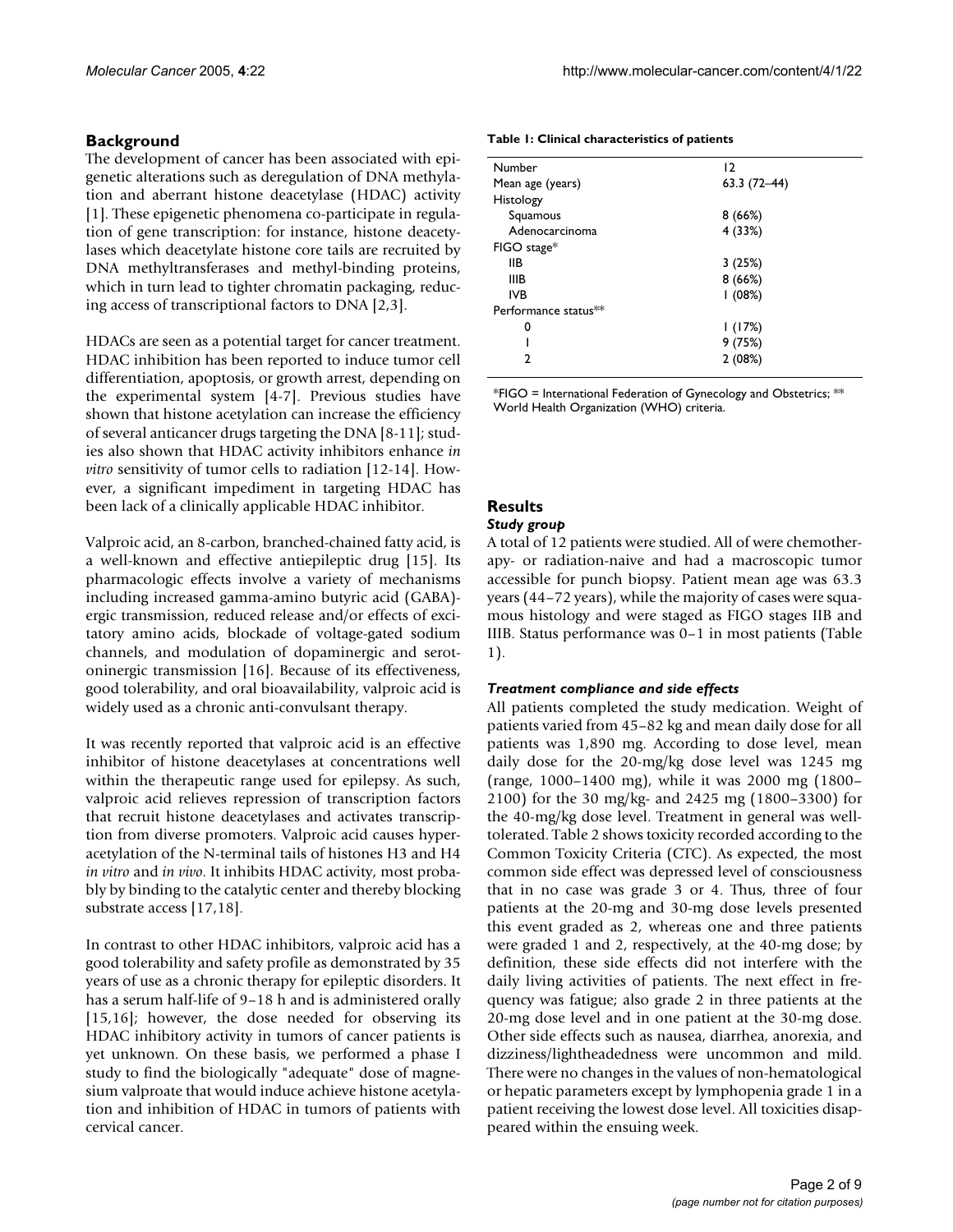#### <span id="page-2-0"></span>**Table 2: Toxicity to valproate expressed by number of patients suffering the event**

| <b>Toxicity</b>                   | 4 patients at each dose level (mg/kg) |              |                          |
|-----------------------------------|---------------------------------------|--------------|--------------------------|
|                                   | 20                                    | 30           | 40                       |
| Depressed level of consciousness* | 3(g2)                                 | 3(g2)        | 1(g1), 3(g2)             |
| Nausea                            |                                       | I(g1), I(g2) | $\sqrt{g(2)}$            |
| Diarrhea                          |                                       | $\,$         | $\overline{\phantom{a}}$ |
| Fatigue                           | 3(g2)                                 | I(g2)        | -                        |
| Anorexia                          |                                       | 1(g2)        | -                        |
| Dizziness/lightheadedness         |                                       | I(g2)        | $\overline{\phantom{a}}$ |

\*Grade 2 toxicity. All others were grade 1.

Depressed level of consciousness (g1: somnolence or sedation not interfering with function; g2: somnolence or sedation interfering with function but not interfering with activities of daily living; g3: obtundation or stupor, difficulty to arouse, interfering with daily living; g4) coma.

#### *Histone acetylation of tumors*

Pre- and post-treatment tumor samples of all 12 patients were collected; however, the effect of valproate treatment on histone acetylation by Western blot of H3 and H4 could not be assessed in two patients because amount and quality of tumor samples of either pre- or post-treatment biopsies were not adequate. These two patients (numbers 2 and 4) belonged to the 20-mg/kg dose level. Figures 1, 2, and 3 are Western blots of the patients analyzed. The first observation is the ample heterogeneity in degree of baseline acetylation in both H3 and H4 histones. Pretreatment band was hardly seen for acetylated H3 in patients 1 and 11, whereas it was very strong in patient 6; likewise, acetylated H4 was very weak in patients 3, 5, and 11. In assessment of valproate treatment effect, there was variable increase in band intensity, indicative of hyperacetylation of H3 in all patients except in patient 6. With regard to acetylation of H4, seven patients (1, 3, 5, 6, 7, 11, and 12) had clear hyperacetylation, whereas in the remaining individuals (patients 8, 9, and 10) the effect was minor or non-existent. As can be seen, both H3 and H4 hyperacetylation was observed in patients 1, 3, 5, 7, 11 and 12.

#### *Serum Levels of valproic acid*

Blood serum levels of valproic acid after the 5-day treatment period are shown in Figures 1, 2, and 3, respectively. Samples were taken and analyzed in all cases. Levels ranged from 73.6–170.49 µg/mL. There was lack of correlation between serum levels with dose level. Thus, values for patients were as follows: at the 20-mg/kg dose level 80.79, 98.92, 109.12, and 87.43, for a mean of 94.06 µg/ mL; for the 30-mg/kg level 146.56, 81.20, 170.49, and 95.60, for a mean of 123.46 µg/mL, and finally for the highest dose level of 40 mg/kg, corresponding values were 88.47, 94.18, 107.47, and 73.61, with a mean of 90.93  $\mu$ g/mL.

#### *Histone deacetylase assay in tumors*

To investigate whether a decrease in histone acetylase activity could be achieved by valproate treatment in the tumors, enzyme activity was evaluated in tumor biopsies extracts by colorimetric commercial HDAC activity assay in 10 patients; Results are also shown in Figures 1, 2, and 3. Using the same scale for positive and negative control, we found that 8 of 12 (75%) patients had a decrease in deacetylase activity equal to or greater that observed in HeLa cell extracts treated or not with trichostatinA, whereas patients 3 and 8 (25%) had either no change or a mild increase in deacetylase activity. Pooling the absolute values of optical densities (ODs) for pre- and post-treatment samples, there was a statistically significant difference between values (mean 0.36 vs. 0.21, respectively, for a 0.142 mean difference 95% confidence interval (CI 95%) 0.020–0.264), two-tailed *t* test (*p* < 0.0264). Our small sample size did not allow for establishing a correlation with H3 and H4 histone acetylation. Remarkably, cases 3 and 8-who showed no HDAC inhibition had tumor hyperacetylation. The patient 3 in both histones whereas the patient 8 only in H3.

#### *H3 and H4 Acetylation in PBMN cells*

Due to limitations in amount of blood samples, histone acetylation by Western blot could be assayed only in four patients (1, 2, 5, and 8). Figure [4](#page-3-0) shows that all four showed hyperacetylation after treatment in comparison with pre-treatment samples for both H3 and H4 histones.

#### **Discussion**

The balance between histone deacetylases and histone acetyl transferase activities is a major player in regulation of gene transcription [19]. HDAC inhibition induces accumulation of hyperacetylated nucleosome core histones in the majority of chromatin regions but affects expression of only a small subset of genes, leading to transcriptional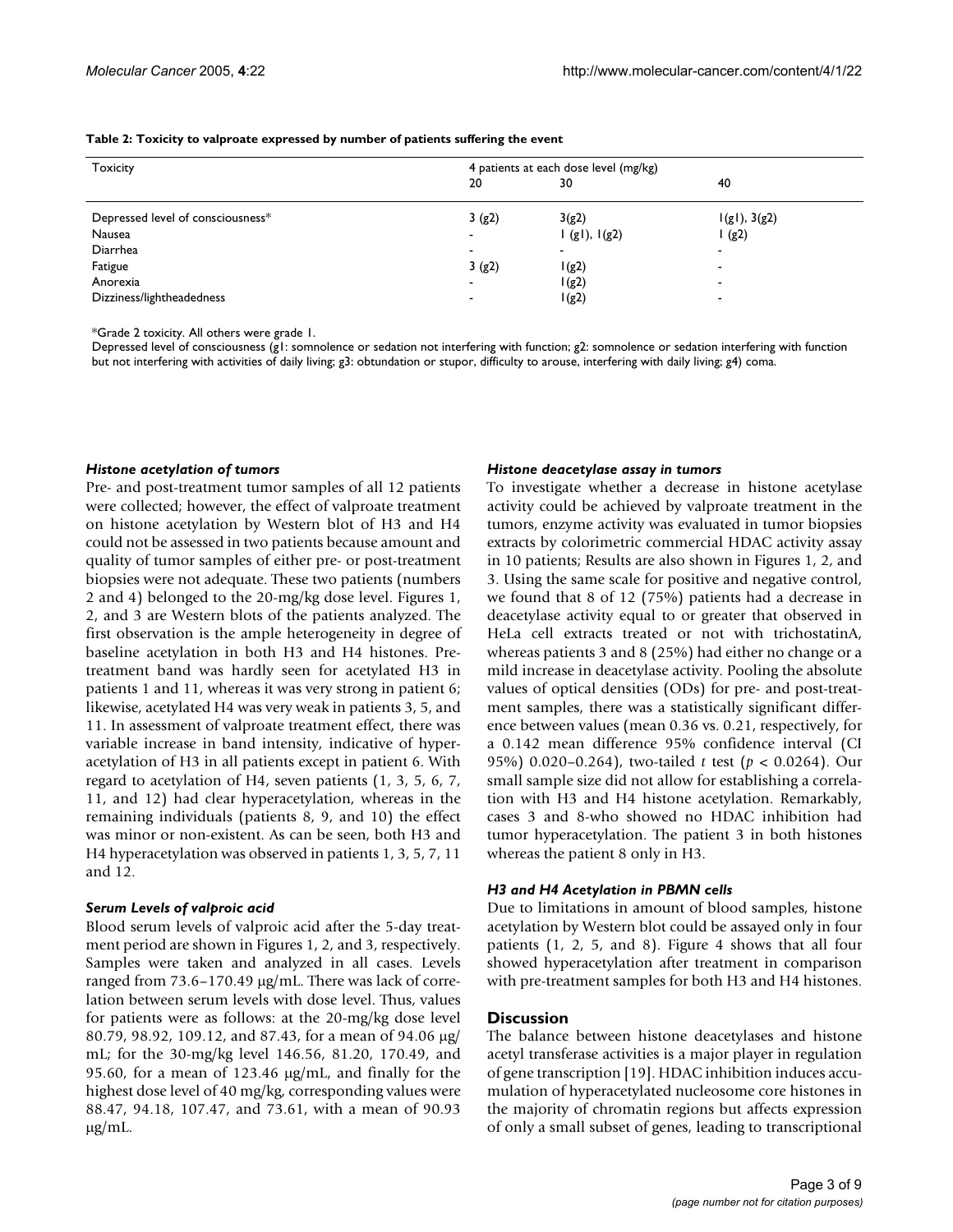

#### Figure 1

Western blots for anti-acetylated H3 and H4 histones preand post-treatment in patients receiving a dose of 20 mg/kg. Patients 2 and 4 are missed due to insufficient sample. Positive and negative controls are HeLa cells treated or not with trichostatinA. Loading control are gels stained with coomassie blue. Graphs in the inferior panel are HDAC activity expressed as optical densities (ODs), in the same scale as positive and negative controls that are also HeLa cells extracts with and without trichostatinA treatment. At the bottom are values of valproic acid in serum.



#### Figure 3

Western blots for anti-acetylated H3 and H4 histones preand post-treatment in patients receiving a dose of 40 mg/kg. Positive and negative controls are HeLa cells treated or not with trichostatin A. Loading control are gels stained with coomassie blue. Graphs in the inferior panel are HDAC activity expressed as ODs, in the same scale as the positive and negative controls that are also HeLa cells extracts with and without trichostatin A treatment. At the bottom are values of valproic acid in serum.



#### Figure 2

Western blots for anti-acetylated H3 and H4 histones preand post-treatment in patients receiving a dose of 30 mg/kg. Positive and negative controls are HeLa cells treated or not with trichostatin A. Loading control are gels stained with coomassie blue. Graphs in the inferior panel are HDAC activity expressed as ODs, in the same scale as positive and negative controls that are also HeLa cells extracts with and without trichostatinA treatment. At the bottom are values of valproic acid in serum.

<span id="page-3-0"></span>

#### Figure 4

Western blots for anti-acetylated H3 and H4 histones preand post-treatment in PBMN cells of patients 1, 2, 5, and 8. Patient 1 and 2 received a dose of 20 mg/kg, whereas patients 5 and 8 each received a dose of 30 mg/kg. Positive and negative controls are HeLa cells treated or not with thrichostatin A. Loading control are gels stained with Coomassie blue.

activation of some but repression of an equal or larger number of other genes [20,21]. This led to testing HDAC inhibitors as anticancer agents in a variety of tumor models and clinical studies. To date, a number of structurally distinct classes of compounds have been identified as HDAC inhibitors including hydroxamates, cyclic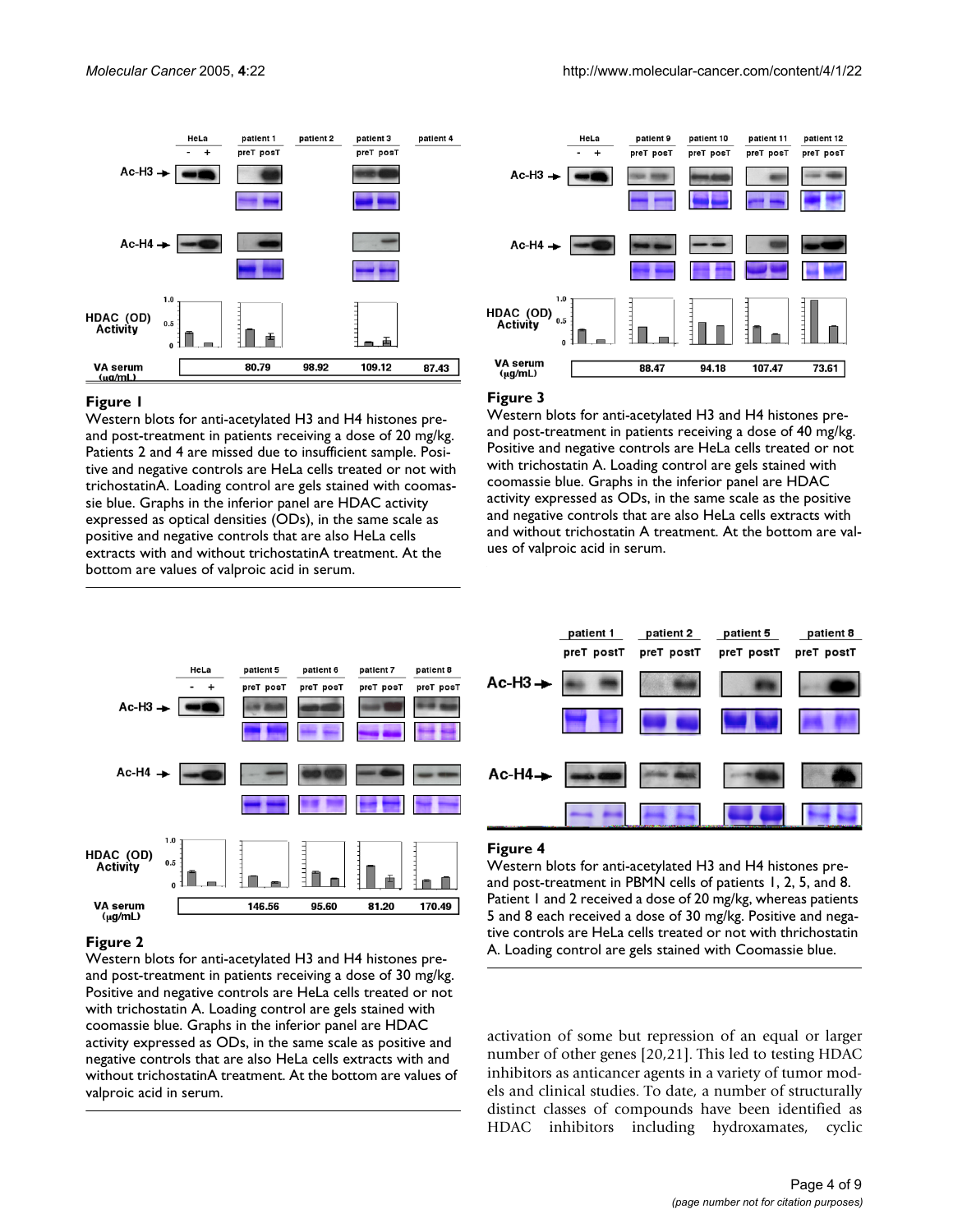tetrapeptides, benzamides, and short-chain fatty acids [22].

The discovery that valproic acid-which belongs to the short-chain fatty acids category and resulted to be an effective HDAC inhibitor [17,18]-encouraged investigation of this agent as a potential cancer therapy agent. Valproic acid can be administered as such or as sodium or magnesium salts, but all three forms have the same pharmacokinetic behaviour and anticonvulsant effect [23]. Here we demonstrate that magnesium valproate, when used at only slightly higher doses than those used as anticonvulsant, not only produces H3 and H4 histone hyperacetylation in PBMN cells but also leads to hyperacetylation of H3 and H4 and inhibition of HDAC activity in tumors.

Preclinical data has shown that valproic acid inhibits the majority of class I and II HDAC at CI50, varying from 0.7– 1.3 mM [24]; however, the concentration needed *in vitro* to achieve its biological effects varies from system to system, but in some cases the concentration required is lower than 0.5 mM in tumors such as glioma, hematopoietic, or breast cancer cell lines [24-26]. On the other hand, it is also known that the inhibitory effect of valproic acid on HDAC begins and disappears within hours after exposure, with a rapid return of baseline acetylation on histones [24]. This knowledge suggests that valproic acid, for effective use in the clinical setting, should be administered continuously and perhaps for long periods. Nonetheless, despite the fact that the therapeutic window of valproic acid is very wide  $(50-100 \text{ µg/mL})$ , there is a clear doseeffect relationship with depressed level of consciousness [27] therefore we felt important to investigate if doses below 60 mg/Kg which produce grade III toxicity lead to histone hyperacetylation in tumors.

These facts led to us to perform this phase I study to find the "adequate" biological dose of magnesium valproate. The advent of the so called "targeted therapies" has led to reconsider the appropriateness of the traditional or classical designs for phase I trials which takes into account toxicity as the most important parameter for dose escalation. Instead some authors have proposed that the endpoint in phase I studies of targeted therapies should be a change in the level or activity of the target or enzyme or other surrogate marker [28]. Because it is clear that the antiproliferative, differentiating and/or pro-apoptotic effects of HDAC inhibitors result from the histone hyperacetylation it seems logical to evaluate the acetylation status of H3 and H4 histones as the endpoint of the trial. On the other hand, not necessarily, the highest hyperacetylation should occur at the higher dose of the tested agent, being possible that a plateau in the effect can be seen in a range of doses that do not produce limiting toxicity. In this sense, the concept of "adequate" instead of the "optimal" biological dose emerges because, by one hand, the number of patients required for finding the optimal dose may be to high for an agent that by itself (or as a single agent) is expected to produce a negligible clinical response rate or tumor shrinkage which equate to expose a larger number of patients to a potentially ineffective agent by its own [29,30]. Another issue for selecting adequate instead of optimal dose design is the fact that it allows investigators to quickly proceed to phase II trials (usually along with chemotherapy or radiation). Perhaps the only situation where an optimal dose design is preferred accounts when the study drug is planned to proceed to larger phase III trials [31].

On this basis, we opted to perform an "adequate" dose phase I. To our surprise, using doses as low as 20–40 mg/ kg, the biological effect was observed, being remarkable that no patient presented any grade 3 event. In nine patients, depressed level of consciousness was grade 2. Molecular efficacy in terms of H3 and H4 hyperacetylation in tumors was observed in most patients; in fact if we take into account the effects on H3, at 20 mg/Kg 2 out of 2 evaluated (100%) had hyperacetylation, 3 out of 4 at 30 mg/Kg (75%), and 4 out of 4 (100%) patients at 40 mg/ Kg. For H4 a very similar pattern emerged 2/2 (100%), 3/ 4 (75%) and 2/4 (50%) had hyperacetylation at 20 mg, 30 mg and 40 mg/Kg. When evaluating for both H3 and H4 acetylation the numbers are 2/2 (100%), 2/4 (50%), and 2/4 (50%). Overall, despite the limited number of patients, inherent to the study design it is clear that at the range of doses tested there is a plateau in the molecular response (100%, 50% and 50%) for the three tested doses. In cases like this when there is a tie in efficacy, the highest dose should be selected, and hence we have selected the dose of 40 mg/Kg for our phase II studies [29].

Currently, there is no information concerning the effect of HDAC inhibitors upon acetylation of H3 and H4 in solid tumors of patients. Two reports on depsipeptide have demonstrated hyperacetylation of PBMN cells in two patients with cutaneous T-cell lymphoma and two patients with refractory neoplasms as evaluated by immunoflouorescent labelling [32,33]; additionally, in a clinical study of SAHA for lymphoma and solid tumors it was reported that three of five patients showed increased accumulation of acetylated H3 in the post-treatment biopsy sample [34]. These data are in agreement with our findings indicating that the hyperacetylating effect is clinically achievable with these HDAC inhibitors.

The inhibitory activity of HDAC in cells shown by this class of compounds always parallels changes in H3 and H4 acetylation [24]. We demonstrate herein that valproic acid produces a decrease in HDAC activity in tumors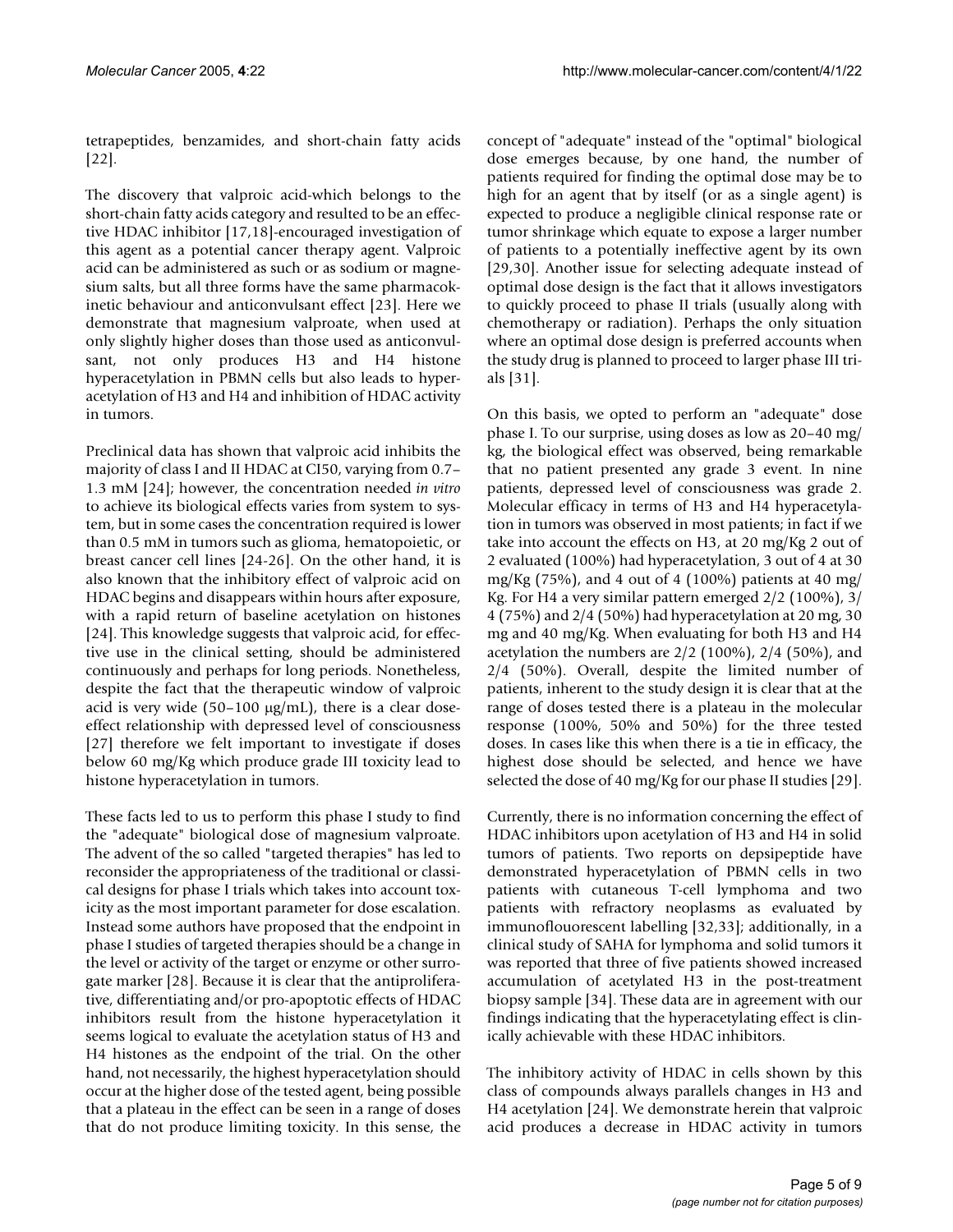which is accompanied by histone hyperacetylation suggesting that the H3 and H4 hyperacetylation occurring in tumors is a consequence of HDAC inhibition. On the other hand, it is remarkable that three out of the four cases assayed by H3 and H4 acetylation by western blot in PBMN cells (patients 1, 5 and 8) their corresponding tumors had hyperacetylation showing the concordance between the findings in tumors and PBMN cells. These data suggest that HDAC activity in the tumor or H3 and H4 acetylation status in the PBMN cells can be good surrogate markers for monitoring the effect of HDAC inhibitors in clinical trials.

The pharmacokinetics of valproic acid has extensively been studied. Because its half-life is between 8–16 hours, the steady-state concentrations can be determined as soon as at day 4 of treatment [35,36]. Under this rational we determined the levels of valproic acid at day six, within 8– 10 hours of the last dose taken, hence the sera values obtained are representative of the levels at the steadystate. High interindividual variation in the pharmacokinetics of valproic acid in epileptic patients is well-known [37]. This phenomenon was observed in our study with serum concentrations ranging from 73.61 to 170.49 µg/ mL, and in addition there was no correlation with dose level and mean concentration achieved; thus, for doses of 20, 30, and 40 mg/kg, mean concentrations were 94.06, 123.46, and 90.93 µg/mL, respectively. This finding, however, could be derived from the small number of patients we analyzed, because Tisdale et al. demonstrated significant linear correlation between VPA dose and serum concentration in a sample of 60 epileptic patients [37]. Alternatively, it can be suggested that like in cell lines, which show high variability in response to HDAC inhibitors [24-26], interpatient variability in tumors may exist.

There is one report in abstract form proceeding from a clinical study with valproic acid. Atmaca et al., performed a "traditional" dose escalating phase I study using valproic acid by intravenous infusion in patients with advanced cancer. In the study, 26 patients pre-treated and with progressive malignant disease received the drug by 1-h infusion split twice a day for 5 consecutive days, repeating the treatment at intervals of 2 weeks in cohorts of 60, 75, 90, and 120 mg/kg dosages. These investigators found maximum tolerated dose of 60 mg/kg because 9 of 26 patients presented grade 3/4 neurological toxicity. In addition, these authors reported hyperacetylation of PBMN cells in the majority of patients; nevertheless, they provided no information on serum levels achieved or the molecular response according to the dose level [38].

In a phase I-II study of the combination of decitabine and valproic acid for myeloblastic acute leukemia and myelodysplastic syndrome, a fixed dose of 15 mg/m2 of decitabine and valproic acid at 20, 35 and 50 mg/Kg were administered every 10 days. The toxicity observed was grade III neurotoxicity at 50 mg/Kg in 1 of 10 and grade II in 5 out 10 patients. Subsequently, VPA 50 mg/kg was chosen for the phase II portion of the study. Of 40 evaluable for response, an overall response rate of 22% (8 PR and 1 CR) was observed. Interestingly, the response rates according to the valproic acid dose were 33% for 20 mg, 11% for the 35 mg and 25% for the 50 mg/Kg dose level [39]. Finally, in a third phase I study for metastatic solid tumors valproic acid was administered as an IV loading dose followed by 5 doses of oral doses given every 12 hours followed by a dose of epirubicin at day 3. At the time of reporting, 16 patients have been treated at 4 dose levels: VPA 15, 30, 45, and 60 mg/kg; with epirubicin at 75 mg/m2. The maximum tolerated dose has not been reached and dose escalation is continuing. Major responses were observed in all tumor types including in anthracycline failures and in anthracycline-resistant cancers such as melanoma and cervical carcinoma. Plasma levels were not reported, however, there were above the concentrations needed for in-vitro synergy [40].

The extensive use of valproate as anticonvulsant has shown excellent tolerability in the therapeutic range between 50 and 100 µg/mL [15,16]. Despite the fact that levels >100 µg/mL are considered supra-therapeutic [41], it must be stressed that in the our present study four patients presented concentrations higher than that level (109.12, 146.56, 170.49, and 107.43 µg/mL), and that none of these patients presented any grade 3 toxicity, which indicates the feasibility of achieving these levels during treatment to maximize the chances of producing tumor hyperacetylation. In fact, significant clinical adverse effects of valproic acid ingestion, such as lethargy, coma, tachycardia, metabolic acidosis, and hypotension, are more likely to occur with concentrations >450 µg/mL [41].

All together, existing data suggest that molecular and clinical responses occur at valproic acid doses between 20 and 60 mg/Kg. The optimal biological dose of valproic acid remains to be determined, however, our results suggest the existence of a plateau in the histone acetylation at doses between 20 and 40 mg/Kg. Based on that we have chosen 40 mg/Kg as the dose to test in phase II trials.

Synergy of HDAC inhibitors with demethylating agents for reactivating expression of tumor suppressor genes as well as to induce antitumor effects is well-known [42-44]. In this regard, our group showed that hydralazine is an effective demethylating agent that reactivates the tumor suppressor genes expression silenced by methylation [45,46] and reported the results of a phase I study demonstrating the gene demethylating and reactivating activity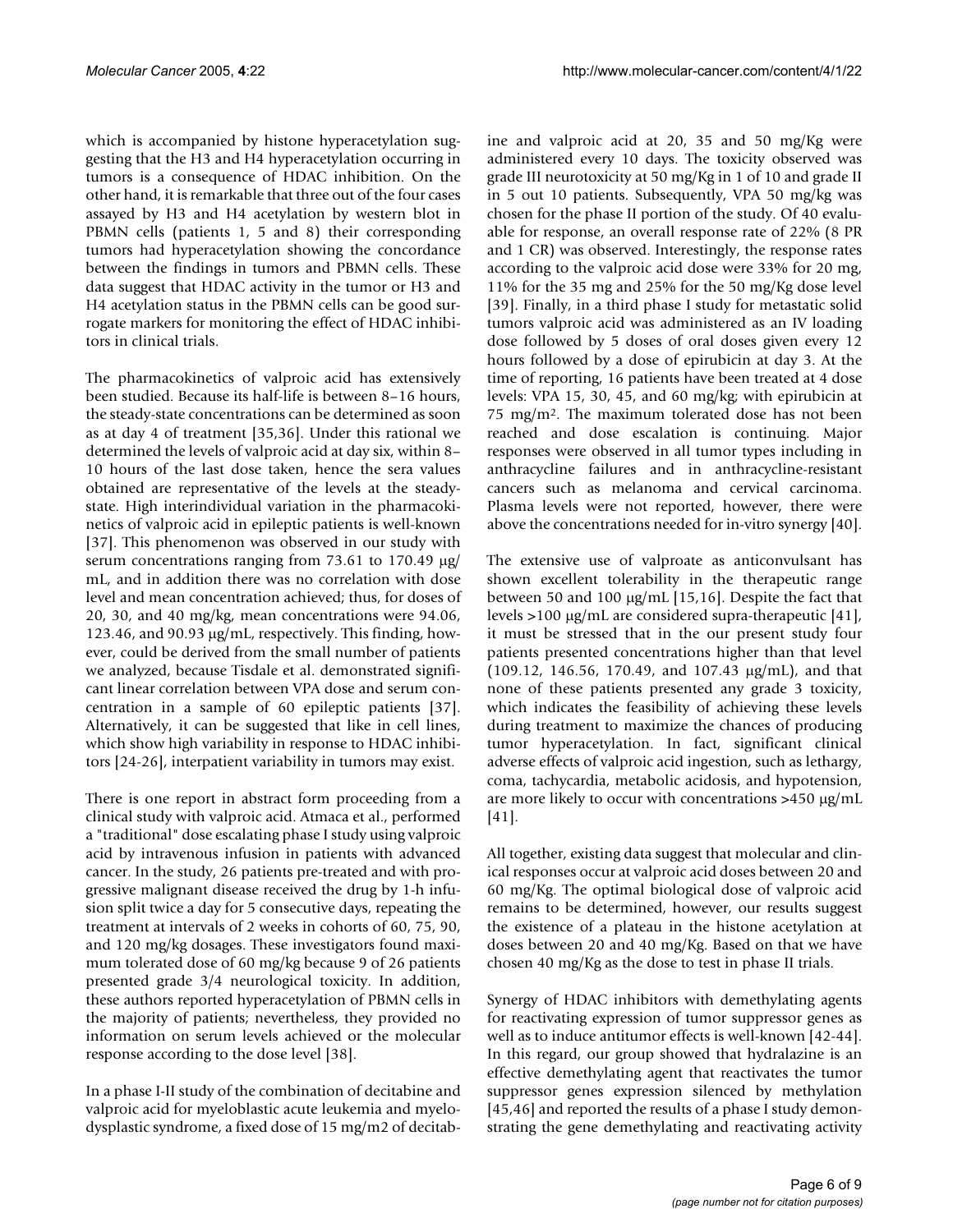of the drug at doses between 75 and 150 mg/day [47]. On these bases, we at present are testing these two drugsdemethylating hydralazine and the HDAC inhibitor valproic acid-plus chemotherapy or plus chemoradiation in phase II studies for solid tumors.

## **Conclusion**

Our results provide evidence that magnesium valproate at doses between 20 mg and 40 mg/Kg, inhibits deacetylase activity and hyperacetylates histones in tumor tissues. Its clinical efficacy along with a demethylating agent plus chemotherapy or radiation is currently being tested in phase II studies.

## **Methods**

## *Patient selection*

Previously untreated patients with histological diagnosis of carcinoma of the cervix uteri entered into this phase I study. Patients were invited to participate in the study in the waiting time from diagnostic evaluation to commencing chemoradiation. The whole study period lasted only 6 days, hence valproic acid treatment was not repeated.

The following inclusion criteria were applied: 1) age between 18 and 75 years; 2) World Health Organization Performance Status 0–2; 3) hematological, renal, and hepatic functions as follows: hematological: hemoglobin  $≥10$  g/L; leukocytes >4,000/mm<sup>3</sup>, platelets >100,000/ mm3, total bilirubin and transaminasas <1.5× the normal upper limit, and normal serum creatinine; 4) normal chest x-ray, and 5) signed informed consent for study medication and biopsies pre and post-treatment. Exclusion criteria included the following: 1) history of allergy to valproic acid; 2) any past or current central nervous system pathologic condition (epilepsy, etc.) that required pharmacologic treatment; 3) any current hepatic disease; 4) uncontrolled infection or other systemic diseases; 5) concomitant treatment with any experimental drug; 6) pregnant or nursing women; 7) mental illness, and 8) previous or concomitant malignant diseases other than nonmelanoma skin cancer. The Institutional Regulatory Board approved the study protocol.

## *Clinical samples*

Biopsies were taken from areas with visible macroscopic cervical tumor using a sterile biopsy punch the day before and the day six after the five days of magnesium valproate treatment. (The post-treatment biopsy and peripheral blood sampling were taken in the early morning, between 8 and 10 hours after the last dose of magnesium valproate). Part of the biopsy was sent to the Institution's Pathology Department for routine Hematoxilin & eosin diagnosis. The remaining biopsy specimen was immediately frozen at -20°C for biological analyses. In addition, a blood sample of 10 mL was drawn from the arm by venipuncture to obtain serum and the mononuclear cell fraction for protein extraction.

### *Magnesium valproate treatment*

After tumor and blood sampling, patients were divided into the following groups and started oral magnesium valproate for a five-day period: I) 20 mg/kg, II) 30 mg/kg; III) 40 mg/Kg. Total dose was divided in three administrations every 8 h (8 AM, 4 PM and 12 PM) per oral route in enteric-coated tablets of 200 and/or 400 mg. Biological effects of treatment on tumor and peripheral blood samples as well as clinical and laboratory toxicity were assessed at the end of the study period (6 days). Patients then went to receive the definitive chemoradiation treatment as planned.

Toxicity was registered according to the Common Toxicity Criteria of the National Cancer Institute (CTC NCI) with special emphasis on the presence, throughout the treatment days, of known signs and symptoms associated with magnesium valproate treatment such as somnolence/sedation and fatigue. Therapeutic levels of valproic acid were also evaluated in blood serum at day 6, between 8 and 10 hours after the last dose of magnesium valproate.

## *Acid extraction of proteins*

Acid extraction of histones was performed as described previously [48] with modifications. Briefly, tumor samples and mononuclear cell pellets were suspended in 10 volumes of PBS and centrifuged at 200 × *g* for 10 min. Cells were then suspended with five volumes of lysis buffer [10 mM HEPES (pH 7.9), 1.5 mM  $MgCl<sub>2</sub>$ , 10 mM KCl, 0.5 mM DTT, and 1.5 mM phenylmethylsulfonyl fluoride] and hydrochloride acid at a final concentration of 0.2 M and subsequently lysed on ice for 30 min. After centrifugation at  $11,000 \times g$  for 10 min at  $4^{\circ}$ C, the cell supernatant fraction that contained acid-soluble proteins was retained. Supernatant was dialyzed against 200 mL of 0.1 M acetic acid twice for 1–2 h each and then dialyzed against 200 mL of  $H<sub>2</sub>O$  for 1 h, 3 h, and overnight. Dialysis was performed using a Spectra/Pore 3 Dialysis Membranes 3,500 MWCO (Spectrum Laboratories, Inc., Rancho Dominguez, CA, USA).

## *Western blot analysis*

Acid extracted proteins were analyzed by sodium duodecyl sulfate-polyacrylamide gel electrophoresis (SDS-PAGE)/immunoblotting with antibodies recognizing acetylated histones (rabbit polyclonal IgG, anti-acetyl-histone H4, and rabbit polyclonal-anti-acetyl-histone H3; Upstate Biotechnology, Lake Placid, NY, USA). Protein samples were separated along with molecular weight markers (Bio-Rad, Hercules, CA, USA) in 15% polyacrylamide gels. Gels were transferred onto 0.45-µm nitrocellulose membranes (Schleicher and Schuell, Keene, NH,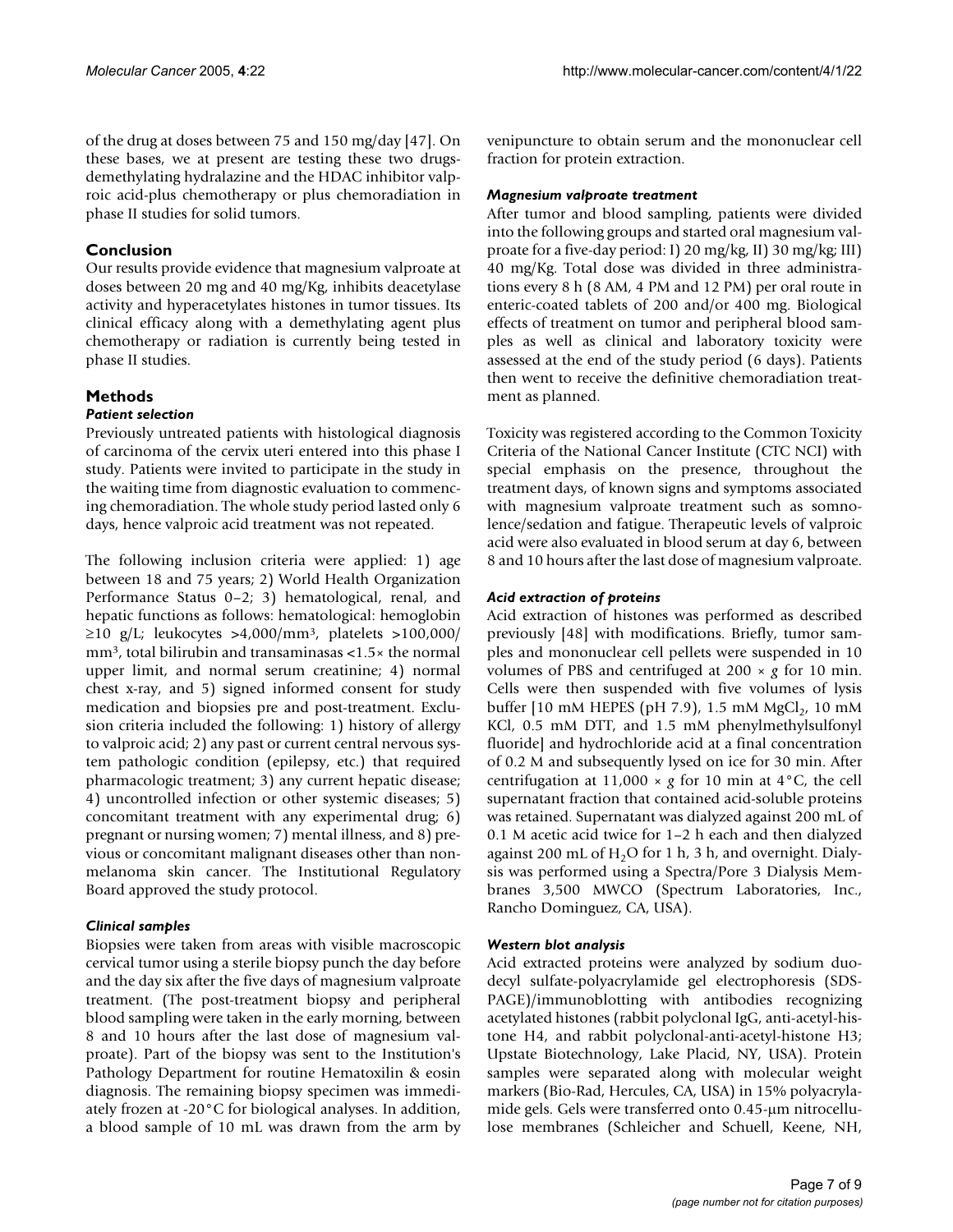USA). Gel loading equivalence was confirmed by Coomassie blue stain (Sigma, St Louis, MO, USA). Species-specific immunoglobulin G-horseradish peroxidase (IgG-HRP) secondary antibodies were purchased from Bio-Rad. Blots were developed with chemiluminescent substrate (Amersham International, Buckinghamshire England), and autoradiography was performed utilizing X-OMAT film (Kodak, Rochester, NY, USA).

#### *Histone deacetylase assay*

Assays were performed using the colorimetric HDAC activity assay from BioVision (BioVision Research Products, Mountain View, CA, USA) according to manufacturer instructions. Briefly, 50 µg of nuclear extracts from tumors were diluted in 85  $\mu$ L of ddH<sub>2</sub>O; then, 10  $\mu$ L of 10× HDAC assay buffer were added followed by addition of 5 µL of the colorimetric substrate; samples were incubated at 37° for 1 h. Subsequently, the reaction was stopped by adding 10 µL of lysine developer and left for additional 30 min at 37°C. Samples were then read in an ELISA plate reader at 400 nm. HDAC activity was expressed as relative OD values per µg of protein sample. The kit contains negative and positive controls that consist of nuclear extract of HeLa treated or not with trichostatinA, respectively.

Blood levels of valproic acid. Valproic acid was measured in serum using a fluorescence polarization immunoassay (FPIA) technology. This is a competitive binding immunoassay technology in which fluorescein-labeled and patient antigens compete for binding sites on antibody molecules [49]. Polarization of the fluorescent light emitted from labeled drug-antibody complex is inversely related with amount of drug in the sample. TDx/TDxFLx analyzer and the valproic acid kit REF9514 were obtained from Abbott Laboratories (Abbott Laboratories, Abbott Park, IL, USA). Blood samples were obtained in an sst-gelclot activator tube 8 h after the last dose of magnesium valproate and assays were conducted following manufacturer instructions; 100-µL samples of serum were run by duplicate and values expressed as µg/mL.

### *Statistical analysis*

All numerical data were expressed as average of values obtained  $\pm$  standard deviation (SD). Statistical significance was determined by conducting a paired Student *t* test.

### **Competing interests**

The author(s) declare that they have no competing interests.

### **Authors' contributions**

PZ participated the collection and storing of clinical samples; A C-B and B S-P, performed the Western blots and

histone deacetylase assays, A G-F and P G-L participated in the determination of serum valproic acid levels; E P-C and L T-C participated in analysis of results, LC, MC and DC cared for patients, EA, GC, CP-P and CT-B participated in discussion of results, A D-G conceived of the study and wrote the manuscript.

## **Acknowledgements**

This work was supported by CONACyT grants SALUD-2002-C01-6579 and AVANCE C01-294, and by Psicofarma, S.A. de C.V., Mexico.

#### **References**

- 1. Verma M, Maruvada P, Srivastava S: **[Epigenetics and cancer.](http://www.ncbi.nlm.nih.gov/entrez/query.fcgi?cmd=Retrieve&db=PubMed&dopt=Abstract&list_uids=15603512)** *Crit Rev Clin Lab Sci* 2004, **41:**585-607.
- 2. Rountree MR, Bachman KE, Baylin SB: **[DNMT1 binds HDAC2 and](http://www.ncbi.nlm.nih.gov/entrez/query.fcgi?cmd=Retrieve&db=PubMed&dopt=Abstract&list_uids=10888872) [a new co-repressor, DMAP1, to form a complex at replica](http://www.ncbi.nlm.nih.gov/entrez/query.fcgi?cmd=Retrieve&db=PubMed&dopt=Abstract&list_uids=10888872)[tion foci.](http://www.ncbi.nlm.nih.gov/entrez/query.fcgi?cmd=Retrieve&db=PubMed&dopt=Abstract&list_uids=10888872)** *Nature Genet* 2000, **25:**269-277.
- Nan X, Ng HH, Johnson CA, Laherty CD, Turner BM, Eisenman RN, Bird A: **[Transcriptional repression by the methyl-CpG-bind](http://www.ncbi.nlm.nih.gov/entrez/query.fcgi?cmd=Retrieve&db=PubMed&dopt=Abstract&list_uids=9620804)[ing protein MeCP2 involves a histone deacetylase complex.](http://www.ncbi.nlm.nih.gov/entrez/query.fcgi?cmd=Retrieve&db=PubMed&dopt=Abstract&list_uids=9620804)** *Nature* 1998, **393:**386-389.
- 4. Shao Y, Gao Z, Marks PA, Jiang X: **[Apoptotic and autophagic cell](http://www.ncbi.nlm.nih.gov/entrez/query.fcgi?cmd=Retrieve&db=PubMed&dopt=Abstract&list_uids=15596714) [death induced by histone deacetylase inhibitors.](http://www.ncbi.nlm.nih.gov/entrez/query.fcgi?cmd=Retrieve&db=PubMed&dopt=Abstract&list_uids=15596714)** *Proc Natl Acad Sci U S A* 2004, **101:**18030-18035.
- 5. Michaelis M, Suhan T, Cinatl J, Driever PH, Cinatl J Jr: **[Valproic acid](http://www.ncbi.nlm.nih.gov/entrez/query.fcgi?cmd=Retrieve&db=PubMed&dopt=Abstract&list_uids=15547719) [and interferon-alpha synergistically inhibit neuroblastoma](http://www.ncbi.nlm.nih.gov/entrez/query.fcgi?cmd=Retrieve&db=PubMed&dopt=Abstract&list_uids=15547719) [cell growth in vitro and in vivo.](http://www.ncbi.nlm.nih.gov/entrez/query.fcgi?cmd=Retrieve&db=PubMed&dopt=Abstract&list_uids=15547719)** *Int J Oncol* 2004, **25:**1795-1799.
- 6. Cinatl J Jr, Kotchetkov R, Blaheta R, Driever PH, Vogel JU, Cinatl J: **[Induction of differentiation and suppression of malignant](http://www.ncbi.nlm.nih.gov/entrez/query.fcgi?cmd=Retrieve&db=PubMed&dopt=Abstract&list_uids=11743648) phenotype of human neuroblastoma BE(2)-C cells by valproic acid: enhancement by combination with interferon[alpha.](http://www.ncbi.nlm.nih.gov/entrez/query.fcgi?cmd=Retrieve&db=PubMed&dopt=Abstract&list_uids=11743648)** *Int J Oncol* 2002, **20:**97-106.
- 7. Kawagoe R, Kawagoe H, Sano K: **[Valproic acid induces apoptosis](http://www.ncbi.nlm.nih.gov/entrez/query.fcgi?cmd=Retrieve&db=PubMed&dopt=Abstract&list_uids=11916526) [in human leukemia cells by stimulating both caspase](http://www.ncbi.nlm.nih.gov/entrez/query.fcgi?cmd=Retrieve&db=PubMed&dopt=Abstract&list_uids=11916526)dependent and -independent apoptotic signaling pathways.** *Leuk Res* 2002, **26:**495-502.
- 8. Knupfer MM, Pulzer F, Schindler I, Hernaiz Driever P, Knupfer H, Keller E: **[Different effects of valproic acid on proliferation and](http://www.ncbi.nlm.nih.gov/entrez/query.fcgi?cmd=Retrieve&db=PubMed&dopt=Abstract&list_uids=11299760) [migration of malignant glioma cells in vitro.](http://www.ncbi.nlm.nih.gov/entrez/query.fcgi?cmd=Retrieve&db=PubMed&dopt=Abstract&list_uids=11299760)** *Anticancer Res* 2001, **21:**347-351.
- 9. Marks PA, Richon VM, Rifkind RA: **[Histone deacetylase inhibi](http://www.ncbi.nlm.nih.gov/entrez/query.fcgi?cmd=Retrieve&db=PubMed&dopt=Abstract&list_uids=10922406)[tors: inducers of differentiation or apoptosis of transformed](http://www.ncbi.nlm.nih.gov/entrez/query.fcgi?cmd=Retrieve&db=PubMed&dopt=Abstract&list_uids=10922406) [cells.](http://www.ncbi.nlm.nih.gov/entrez/query.fcgi?cmd=Retrieve&db=PubMed&dopt=Abstract&list_uids=10922406)** *J Natl Cancer Inst* 2000, **92:**1210-1215.
- 10. Kim MS, Blake M, Baek JH, Kohlhagen G, Pommier Y, Carrier F: **[Inhi](http://www.ncbi.nlm.nih.gov/entrez/query.fcgi?cmd=Retrieve&db=PubMed&dopt=Abstract&list_uids=14612526)[bition of histone deacetylase increases cytotoxicity to anti](http://www.ncbi.nlm.nih.gov/entrez/query.fcgi?cmd=Retrieve&db=PubMed&dopt=Abstract&list_uids=14612526)[cancer drugs targeting DNA.](http://www.ncbi.nlm.nih.gov/entrez/query.fcgi?cmd=Retrieve&db=PubMed&dopt=Abstract&list_uids=14612526)** *Cancer Res* 2003, **63:**7291-7300.
- 11. Castro-Galache MD, Ferragut JA, Barbera VM, Martin-Orozco E, Gonzalez-Ros JM, Garcia-Morales P, Saceda M: **[Susceptibility of](http://www.ncbi.nlm.nih.gov/entrez/query.fcgi?cmd=Retrieve&db=PubMed&dopt=Abstract&list_uids=12594812) [multidrug resistance tumor cells to apoptosis induction by](http://www.ncbi.nlm.nih.gov/entrez/query.fcgi?cmd=Retrieve&db=PubMed&dopt=Abstract&list_uids=12594812) [histone deacetylase inhibitors.](http://www.ncbi.nlm.nih.gov/entrez/query.fcgi?cmd=Retrieve&db=PubMed&dopt=Abstract&list_uids=12594812)** *Int J Cancer* 2003, **104:**579-586.
- 12. Camphausen K, Scott T, Sproull M, Tofilon PJ: **[Enhancement of](http://www.ncbi.nlm.nih.gov/entrez/query.fcgi?cmd=Retrieve&db=PubMed&dopt=Abstract&list_uids=15447991) [xenograft tumor radiosensitivity by the histone deacetylase](http://www.ncbi.nlm.nih.gov/entrez/query.fcgi?cmd=Retrieve&db=PubMed&dopt=Abstract&list_uids=15447991) inhibitor MS-275 and correlation with histone [hyperacetylation.](http://www.ncbi.nlm.nih.gov/entrez/query.fcgi?cmd=Retrieve&db=PubMed&dopt=Abstract&list_uids=15447991)** *Clin Cancer Res* 2004, **10:**6066-6071.
- 13. Kim JH, Shin JH, Kim IH: **[Susceptibility and radiosensitization of](http://www.ncbi.nlm.nih.gov/entrez/query.fcgi?cmd=Retrieve&db=PubMed&dopt=Abstract&list_uids=15234053) [human glioblastoma cells to trichostatin A, a histone](http://www.ncbi.nlm.nih.gov/entrez/query.fcgi?cmd=Retrieve&db=PubMed&dopt=Abstract&list_uids=15234053) [deacetylase inhibitor.](http://www.ncbi.nlm.nih.gov/entrez/query.fcgi?cmd=Retrieve&db=PubMed&dopt=Abstract&list_uids=15234053)** *Int J Radiat Oncol Biol Phys* 2004, **59:**1174-1180.
- 14. Zhang Y, Jung M, Dritschilo A, Jung M: **[Enhancement of radiation](http://www.ncbi.nlm.nih.gov/entrez/query.fcgi?cmd=Retrieve&db=PubMed&dopt=Abstract&list_uids=15161353) [sensitivity of human squamous carcinoma cells by histone](http://www.ncbi.nlm.nih.gov/entrez/query.fcgi?cmd=Retrieve&db=PubMed&dopt=Abstract&list_uids=15161353) [deacetylase inhibitors.](http://www.ncbi.nlm.nih.gov/entrez/query.fcgi?cmd=Retrieve&db=PubMed&dopt=Abstract&list_uids=15161353)** *Radiat Res* 2004, **161:**667-674.
- 15. Loscher W: **[Basic pharmacology of valproate: a review after](http://www.ncbi.nlm.nih.gov/entrez/query.fcgi?cmd=Retrieve&db=PubMed&dopt=Abstract&list_uids=12269861) [35 years of clinical use for the treatment of epilepsy.](http://www.ncbi.nlm.nih.gov/entrez/query.fcgi?cmd=Retrieve&db=PubMed&dopt=Abstract&list_uids=12269861)** *CNS Drugs* 2002, **16:**669-669.
- 16. Perucca E: **[Pharmacological and therapeutic properties of val](http://www.ncbi.nlm.nih.gov/entrez/query.fcgi?cmd=Retrieve&db=PubMed&dopt=Abstract&list_uids=12269862)[proate: a summary after 35 years of clinical experience.](http://www.ncbi.nlm.nih.gov/entrez/query.fcgi?cmd=Retrieve&db=PubMed&dopt=Abstract&list_uids=12269862)** *CNS Drugs* 2002, **16:**695-714.
- Phiel CJ, Zhang F, Huang EY, Guenther MG, Lazar MA, Klein PS: [His](http://www.ncbi.nlm.nih.gov/entrez/query.fcgi?cmd=Retrieve&db=PubMed&dopt=Abstract&list_uids=11473107)**[tone deacetylase is a direct target of valproic acid, a potent](http://www.ncbi.nlm.nih.gov/entrez/query.fcgi?cmd=Retrieve&db=PubMed&dopt=Abstract&list_uids=11473107) [anticonvulsant, mood stabilizer, and teratogen.](http://www.ncbi.nlm.nih.gov/entrez/query.fcgi?cmd=Retrieve&db=PubMed&dopt=Abstract&list_uids=11473107)** *J Biol Chem* 2001, **276:**36734-36741.